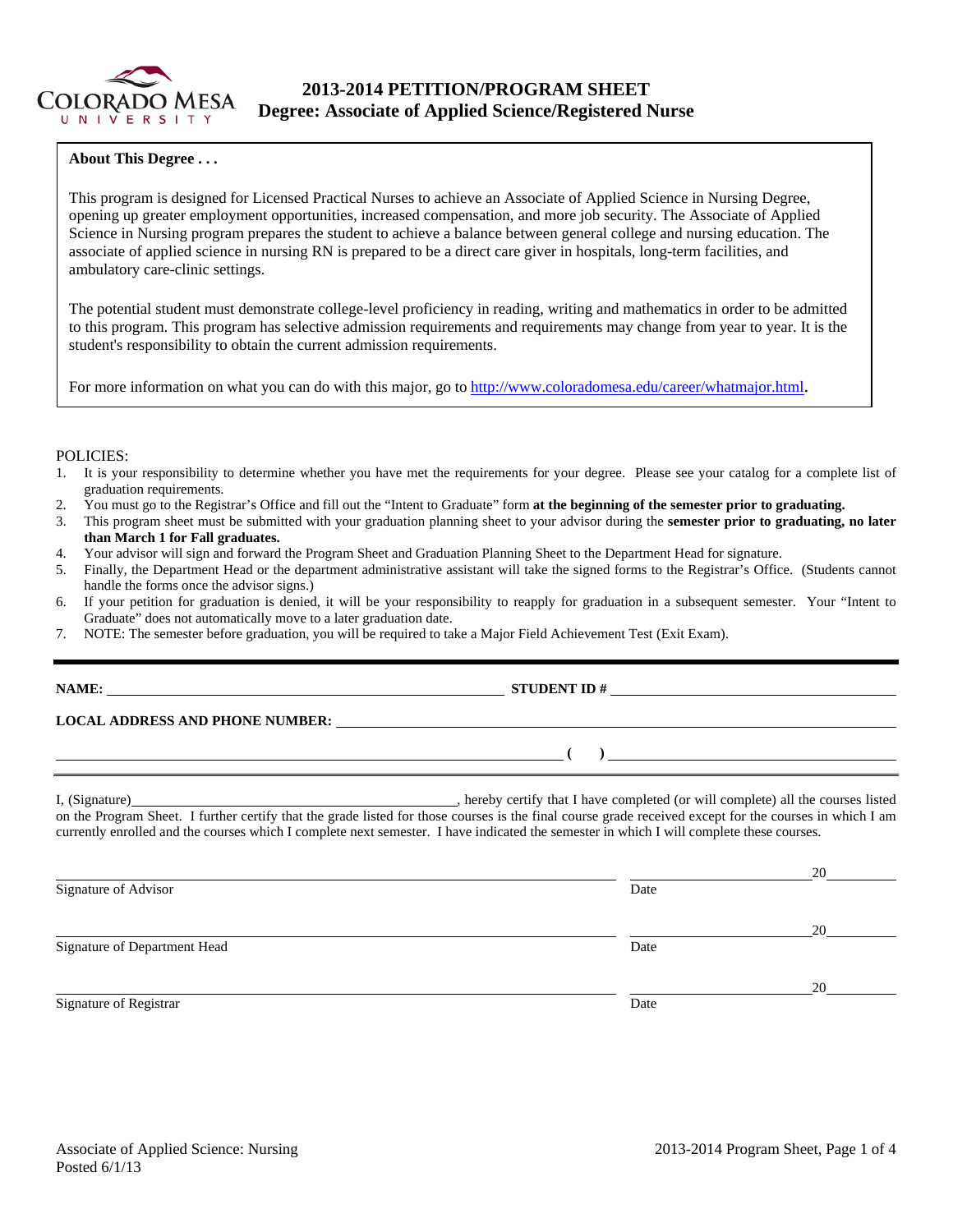#### **Students should work closely with a faculty advisor when selecting and scheduling courses prior to registration.**

Degree Requirements:

- Minimum of 60 semester hours total (A minimum of 16 taken at CMU in no fewer than two semesters).
- 2.00 cumulative GPA or higher in all CMU coursework
- 2.00 GPA or higher in all prerequisite and nursing courses
- Pre-collegiate courses (usually numbered below 100) cannot be used for graduation.
- The general education courses and prerequisites must be completed prior to beginning the NURS courses.
- A student must follow the CMU graduation requirements either from 1) the program sheet for the major in effect at the time the student officially declares a major; or 2) a program sheet for the major approved for a year subsequent to the year during which the student officially declares the major and is approved for the student by the department head. Because a program may have requirements specific to the degree, the student should check with the faculty advisor for additional criteria. It is the student's responsibility to be aware of, and follow, all requirements for the degree being pursued. Any exceptions or substitutions must be approved by the student's faculty advisor and Department Head.
- When filling out the program sheet a course can be used only once.
- See the "Undergraduate Graduation Requirements" in the catalog for additional graduation information.
- 18 credits will be awarded for prior registered nursing coursework according to the Colorado Articulation Model.

**GENERAL EDUCATION REQUIREMENTS** (Minimum 15 semester hours) See the current catalog for a list of courses that fulfill the requirements below. If a course is on the general education list of options and a requirement for your major, you must use it to fulfill the major requirement and make a different selection within the general education requirement.

| Course No Title                                                                                                                                                    | Sem.hrs Grade Term/Trns                      |
|--------------------------------------------------------------------------------------------------------------------------------------------------------------------|----------------------------------------------|
| <b>Communication</b> (6 semester hours)                                                                                                                            |                                              |
| <b>ENGL 111 English Composition</b>                                                                                                                                | 3                                            |
| ENGL 112*English Composition                                                                                                                                       | 3<br><u> 1989 - Jan Jan Jan</u>              |
| <b>Mathematics</b> (Minimum 3 semester hours)                                                                                                                      |                                              |
| MATH 110* or higher (MATH 113 suggested for BSN, MATH 110 will                                                                                                     |                                              |
| not count toward the BSN)                                                                                                                                          |                                              |
|                                                                                                                                                                    | 3                                            |
| Social Sciences, Natural Science, Fine Arts, Humanities or selected<br>Applied Studies $\sim$ (Minimum 6 semester hours)<br>PSYC 233* Human Growth & Development 3 | 3<br><u> 1989 - Jan Barnett, mars et al.</u> |
| <b>OTHER LOWER DIVISION REQUIREMENTS</b>                                                                                                                           |                                              |
| Wellness (2 semester hours)                                                                                                                                        |                                              |
| KINE 100 Health and Wellness                                                                                                                                       |                                              |
|                                                                                                                                                                    | 1                                            |
| *Required by this program                                                                                                                                          |                                              |

~Choose from HSCI 101, SPCH 101, SPCH 102

|                 | Course No Title                                             |  | Sem.hrs Grade Term/Trns |
|-----------------|-------------------------------------------------------------|--|-------------------------|
|                 | <b>Foundation Prerequisites Courses</b> (12 semester hours) |  |                         |
| BIOL *209       | Human Anat & Physiology                                     |  |                         |
|                 | BIOL *209L Human Anat & Physiology Lab 1                    |  |                         |
|                 | BIOL *210 Human Anat & Physiology II                        |  |                         |
|                 | BIOL *210L Human Anat & Physiology II                       |  |                         |
|                 | Lab                                                         |  |                         |
| $BIOL * 241$    | Pathophysiology                                             |  |                         |
| <b>PSYC 233</b> | This course is counted with the general education           |  |                         |
|                 | courses, but is a prerequisite for the L.P.N. to A.A.S. in  |  |                         |
|                 | Nursing program.                                            |  |                         |

\*BIOL 209/209L, BIOL 210/210L and BIOL 241 must have been completed within five years prior to applying to the nursing program.

#### **ASSOCIATE OF APPLIED SCIENCE IN NURSING COURSE**

**REQUIREMENTS** (45 semester hours)

**Semester 1:** 

| <b>NURS 206</b>       | <b>Advanced Concepts of</b>                               |                |  |
|-----------------------|-----------------------------------------------------------|----------------|--|
| <b>NURS 206L</b>      | Medical-Surgical Nursing I<br>Advanced Concepts of        | 3              |  |
|                       | Medical-Surgical Nursing I                                | $\overline{2}$ |  |
| <b>NURS 288</b>       | Practicum: Health and Physical                            |                |  |
|                       | <b>Assessment for Nursing</b>                             | 2              |  |
| <b>NURS 200</b>       | Role Transition                                           | 1              |  |
| <b>NURS 286</b>       | Adv. Pharm for Nurses                                     | $\overline{2}$ |  |
| <b>Semester 2:</b>    |                                                           |                |  |
| <b>NURS 217</b>       | Leadership for Professional                               |                |  |
|                       | <b>Nursing Practice</b>                                   | $\mathfrak{D}$ |  |
| <b>NURS 211</b>       | Nursing Care of Psychiatric                               |                |  |
|                       | <b>Clients</b>                                            | 3              |  |
| <b>NURS 211L</b>      | Nursing Care of Psychiatric<br>Clients                    | 1              |  |
|                       |                                                           |                |  |
| Semester 3:           |                                                           |                |  |
| <b>NURS 210</b>       | Nursing Care of Complex OB                                |                |  |
|                       | and Pediatrics                                            | 3              |  |
| <b>NURS 210L</b>      | Nursing Care of Complex OB                                |                |  |
| <b>NURS 216</b>       | and Pediatrics                                            | 1              |  |
|                       | <b>Advanced Concepts of</b><br>Medical-Surgical Nursing I | 2              |  |
| <b>NURS 216L</b>      | <b>Advanced Concepts of</b>                               |                |  |
|                       | Medical-Surgical Nursing I                                | 3              |  |
| <b>NURS 289</b>       | Capstone: Comprehensive                                   |                |  |
|                       | Nursing Internship                                        | $\mathfrak{D}$ |  |
| Prior LPN course work |                                                           | 18             |  |

|  |  |  | This degree includes 18 hours of credit for prior coursework to be licensed as a LPN: |  |  |
|--|--|--|---------------------------------------------------------------------------------------|--|--|
|  |  |  |                                                                                       |  |  |

| LPN (18 credit hours): |  |
|------------------------|--|
| Previous Degree        |  |
| School                 |  |
| <b>Graduation Date</b> |  |
| <b>NLN</b> Accredited  |  |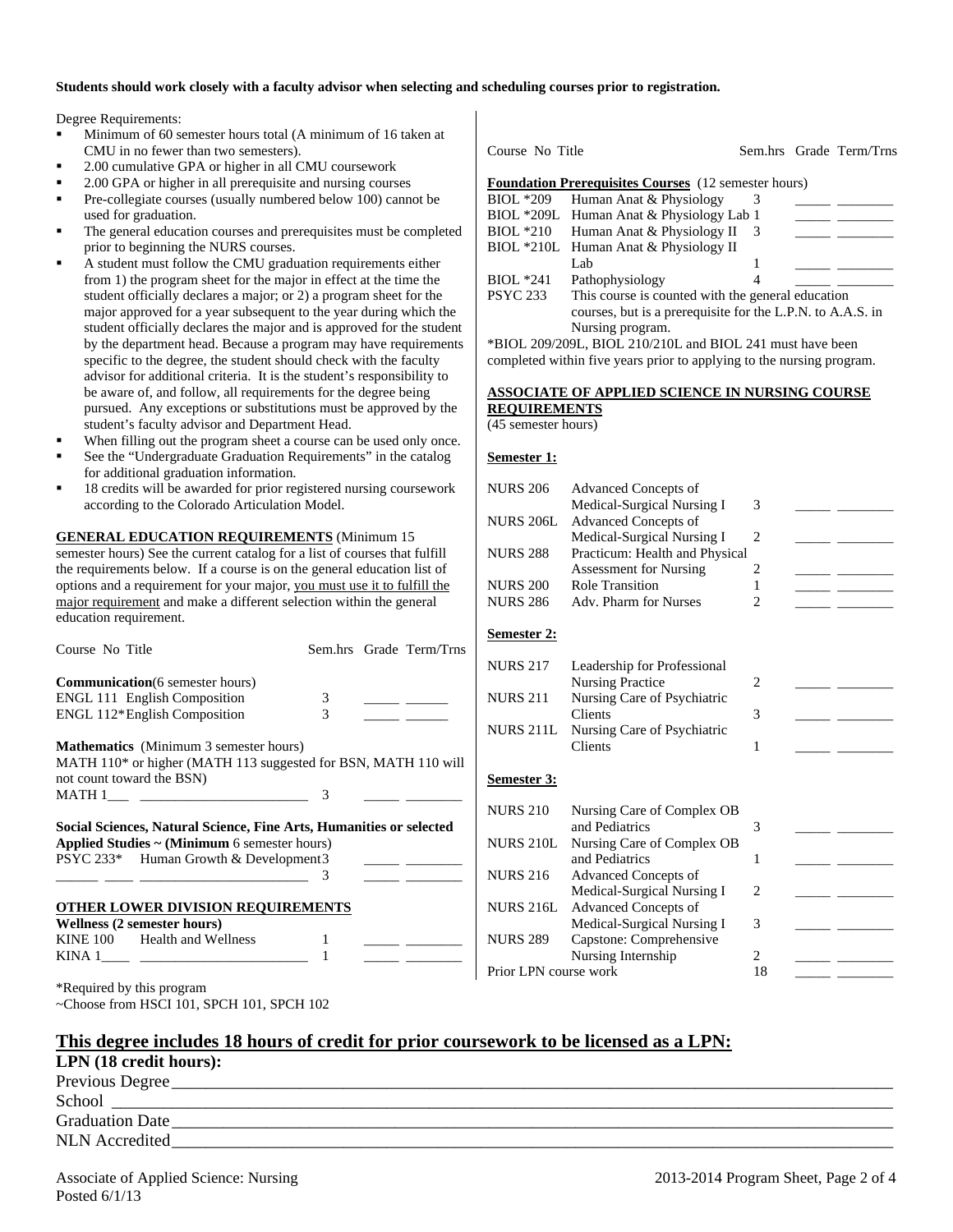# **Crosswalk between CMU and CCC nursing curriculum**

| <b>Colorado Mesa University Curriculum</b>                                 | <b>Community College RN Curriculum</b>                          |
|----------------------------------------------------------------------------|-----------------------------------------------------------------|
| NURS 288 Practicum: Health & Assessment for Nurs. (2)                      | No class in CCC curriculum                                      |
| NURS 107 Nursing Concepts & Skills (3)                                     | NUR 109 Fundamentals of Nursing (8)                             |
| NURS 107L Nursing Concepts & Skills Lab (2)                                |                                                                 |
| NURS 108 Nursing Concepts & Skills II (3)                                  |                                                                 |
| NURS 108L Nursing Concepts & Skills II Lab (1)                             |                                                                 |
| NURS 171L Expanded Clinical: Application of Fundamentals<br>Skills Lab (2) |                                                                 |
| NURS 112 Basic Concepts of Pharmacology (2)                                | NUR 112 Basic Concepts of Pharmacology (2)                      |
| No class in CMU curriculum                                                 | HPR 108 Dietary Nutrition (1)                                   |
| NURS 101 Pharmacology Calculations (1)                                     | MAT 103 Math for Clinical Calculations (3)                      |
| NURS 106 Medical & Surgical Nursing Concepts (6)                           | NUR 106 Medical and Surgical Nursing Concepts (9)               |
| NURS 106L Medical & Surgical Nursing Concepts Lab (1)                      |                                                                 |
| NURS 172L Application of Medical/Surgical Skills Lab (3)                   |                                                                 |
| NURS 117 Nursing Care of Childbearing Family (2)                           | NUR 150 Obstetric and Pediatric Nursing (7)                     |
| NURS 117L Nursing Care of Childbearing Family Lab (1)                      |                                                                 |
| NURS 118 Nursing Care of Children (2)                                      |                                                                 |
| NURS 118L Nursing Care of Children Lab (1)                                 |                                                                 |
| NURS 210 Nursing Care of Complex OB and Peds (3)                           |                                                                 |
| NURS 210L Nursing Care of Complex OB/Peds Lab (2)                          |                                                                 |
| BIOL 241 Pathophysiology (4)                                               | BIO 216 Pathophysiology (4)                                     |
| NURS 156 Socialization into Practical Nursing (1)                          | NUR 169 Transition into Practical Nursing (5)                   |
| NURS 200 Role Transition (1)                                               | NUR 199 Transition from LPN to ADN (4)                          |
| NURS 206 Adv. Concepts of Med/Surg Nursing (3)                             | NUR 206 Advanced Concepts of Medical-Surgical<br>Nursing $I(8)$ |
| NURS 206L Adv. Concepts of Med/Surg Nursing Lab (2)                        |                                                                 |
| -NURS 286 Adv. Pharm for Nurses (2)                                        | NUR 212 Pharmacology II (2)                                     |
| NURS 211 Nursing Care of Psychiatric Clients (3)                           | NUR 211 Nursing Care of Psychiatric Clients (4)                 |
| NURS 211L Nursing Care of Psychiatric Clients (2)                          |                                                                 |
| NURS 216 Adv. Concepts of Med/Surg Nursing II (2)                          | NUR 216 Advanced Concepts of Medical-Surgical                   |
| NURS 216L Adv. Concepts of Med/Surg Nurs II Lab (2) 2                      | Nursing II $(6)$                                                |
| NURS 217 Leadership for Prof. Nursing Practice (2)                         | NUR 230 Leadership, Management and Trends (5)                   |